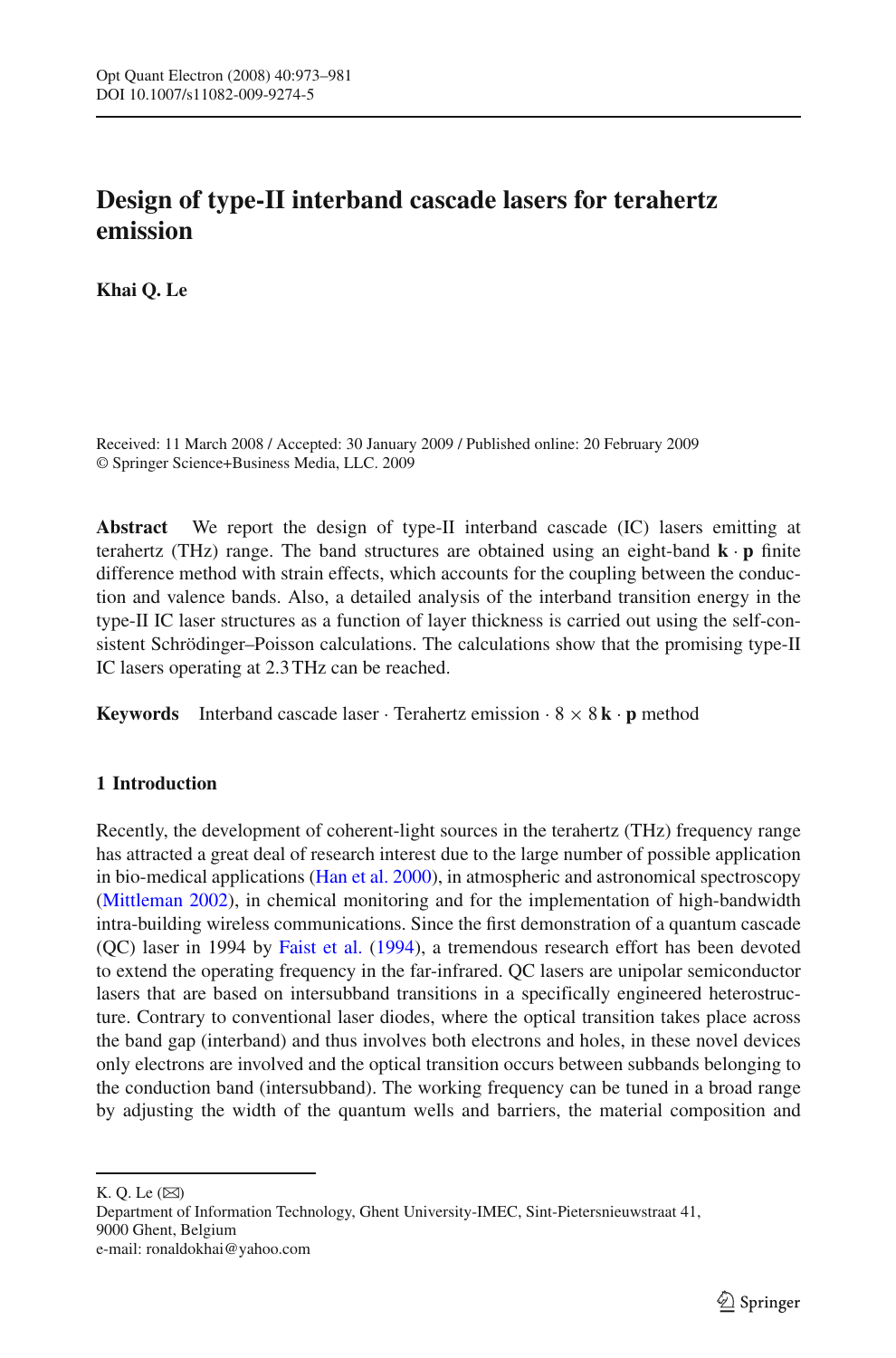the applied bias. Recently, QC lasers have demonstrated laser operation at high power and far-[in](#page-8-3)frared wavelengths as high as  $\sim$ [143](#page-8-3) [µm](#page-8-3) [\(or](#page-8-3) [2.1](#page-8-3) [THz](#page-8-3) in [frequency\)](#page-8-3) [and](#page-8-3) [beyond](#page-8-3) [\(](#page-8-3)Williams et al. [2004;](#page-8-3) [Ajili et al. 2004](#page-8-4)).

However, besides a great success in the wavelength range from mid-infrared to far-infrared with high power operating in pulsed mode as well as continuous-wave (CW) mode up to room temperature, QC lasers still suffer from relatively low radiative efficiencies due to a fast nonradiative relaxation between subbands via optical phonon scattering, which leads to subs[tantial](#page-8-7) [heating](#page-8-7) [and](#page-8-7) [high](#page-8-7) [threshold](#page-8-7) [current](#page-8-7) [\(Yang et al. 2002;](#page-8-5) [Bradshaw et al. 2004;](#page-8-6) Yang et al. [2005\)](#page-8-7). The aim to combine the advantage of an interband optical transition with interban[d](#page-8-8) [tunneling](#page-8-8) [to](#page-8-8) [enable](#page-8-8) [the](#page-8-8) [cascading](#page-8-8) [of](#page-8-8) [type-II](#page-8-8) [quantum](#page-8-8) [well](#page-8-8) [\(QW\)](#page-8-8) [active](#page-8-8) [regions](#page-8-8) [\(](#page-8-8)Meyer et al. [1995](#page-8-8)) as done in QC lasers can be attained using the novel approach of interband cascade (IC) lasers.

The concept of type-II IC lasers was first proposed in 1994 by [Yang](#page-8-9) [\(1995](#page-8-9)) and demonstrated in 1997 by [Lin et al.](#page-8-10) [\(1997](#page-8-10)). Using an interband tunneling facilitated by the broken band-gap alignment in type-II QWs, IC lasers reuse injected electrons and form cascaded interband transitions for multiple photon generation, leading to a quantum efficiency significantly greater than QC lasers. In addition, using optical transitions between conduction and valence bands with opposite dispersion curvatures, IC lasers circumvent the fast phonon scattering loss in intersubband QC lasers and possess a wide wavelength tailoring range from mid-infrared to far-infrared. However, to our best knowledge, lack of report on type-II IC lasers operating at THz range has been published in the open literatures so far.

In this work, we report the design of type-II IC lasers, which are promising for  $\sim$ 87–130 µm emission wavelength (or 2.3–3.5 THz in frequency). The band structure is determined using the eight-band **k** · **p** finite difference method within the framework of the self-consistent Schrödinger–Poisson solution [\(Liu and Chuang 2002](#page-8-11)).

#### **2 Design method**

#### 2.1 Basic theory of interband transition in type-II IC lasers

The concentration of the IC laser structure design is to optimize the active region. In this work, the active region design is based on the interband transition and interband tunneling in InAs/InGaSb/AlSb type-II QWs, which includes the processes of injector, laser emission, tunneling, transfer and recycling as clearly seen in Fig. [1](#page-2-0) [\(Meyer et al. 2006\)](#page-8-12). From this structure, the discrete energy levels including the first energy level  $(E_C_1)$  in the InAs QW in the conduction band, the topmost energy level in the InGaSb QW in the valence band  $(E_{HH1}$ -heavy hole 1) and the topmost energy level in GaSb QW in the valence band (*EHH*2-heavy hole 2) are made due to quantum confinement in the QWs. Under a forward bias, electrons injected from an injection region into the energy level  $E_{C1}$  make radiative transition from  $E_{C1}$  to  $E_{HH1}$ , which corresponds to the desired emission wavelength. Subsequently, electrons at state  $E_{HH1}$  can cross the thin AlSb barrier and GaSb layer by tunneling and scattering into the conduction band of the next injection region because of a strong spatial interband coupling (a unique feature of type-II heterostructure) [\(Yang et al.](#page-8-13) [1997](#page-8-13)) and are ready for the next interband transition, which leads to sequential photon generation.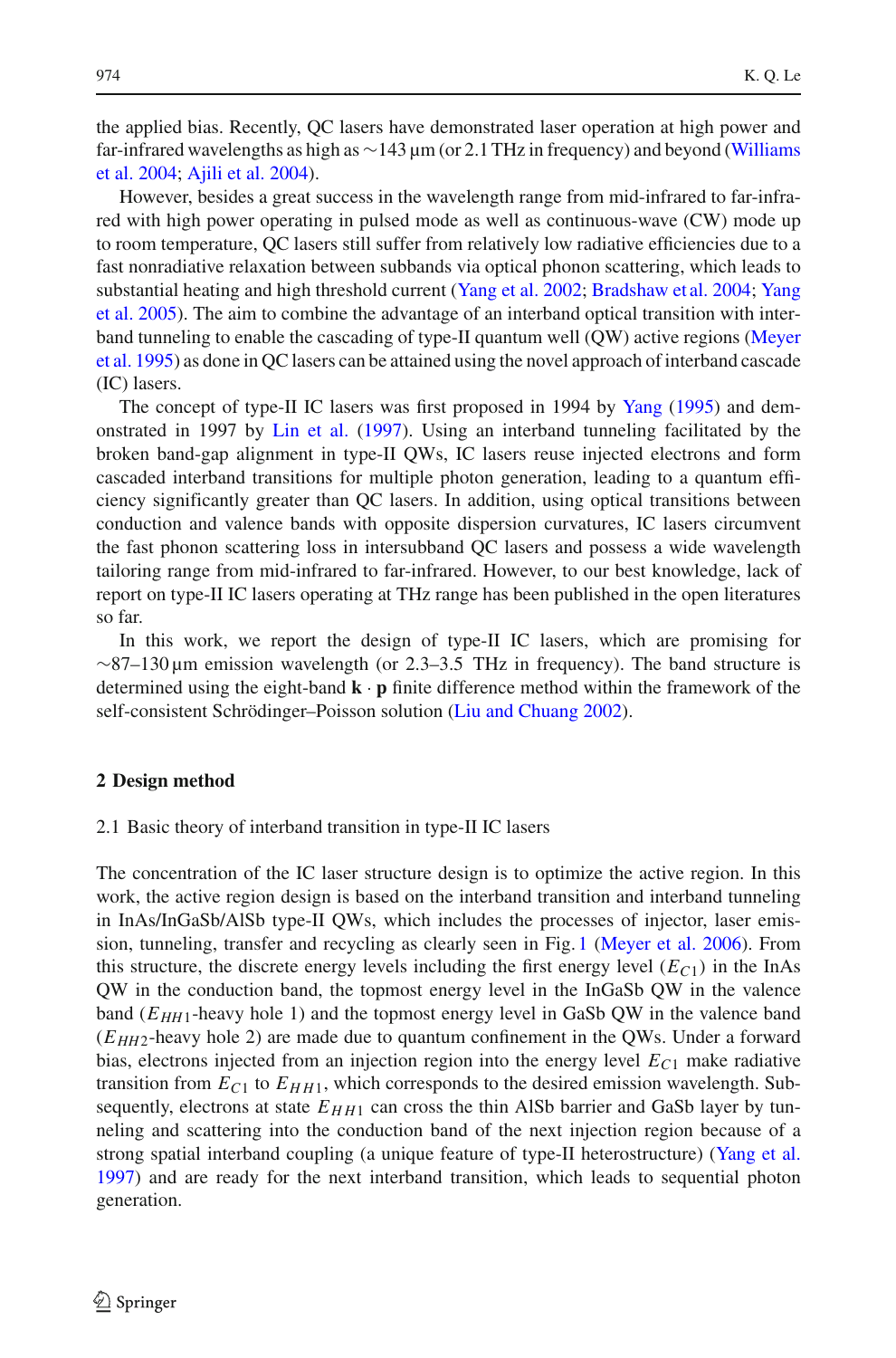

<span id="page-2-0"></span>**Fig. 1** Interband cascade structure based on InAs/InGaSb/AlSb type-II QWs

#### 2.2 Band structure calculation

Within the envelope function approximation (EFA) and the eight-band  $\bf{k} \cdot \bf{p}$  model with the inclusion of the coupling of the conduction and valence bands [\(Liu and Chuang 2002](#page-8-11)), the eigenstates of the IC structures are obtained by solving the Schrödinger equation

$$
H_{8\times 8}\Psi(z,k_t) = E_m(k_t)\Psi(z,k_t),\tag{1}
$$

where  $\Psi(z, k_t)$  is the total carrier wave function,  $E_m(k_t)$  is the subband energy with index m,  $k_t$  is the in-plane wave vector and  $H_{8\times 8}$  is the Hamiltonian. Under axial approximation, the Hamiltonian  $H_{8\times8}$  can be transformed into two 4  $\times$  4 blocks diagonalized Hamiltonian. The Hamiltonian matrices can be found for lattice-mismatched biaxially strained bulk semiconductors without external perturbation [\(Liu and Chuang 2002](#page-8-11)). With the spin degeneracy taken into account, the eight-band  $k \cdot p$  model reduces to a four-band model including the conduction band (C), the heavy-hole (HH), the light-hole (LH), and the spin-orbit split-off (so) band.

For a quantum well, the carrier wave function can be written as

$$
\Psi_m(z, k_t) = \frac{e^{ik_t r}}{\sqrt{A}} \sum_{i=1}^4 g_m^i(z) |u_i\rangle, \qquad (2)
$$

where A is the area of the QW,  $r = \sqrt{x^2 + y^2}$ ,  $g_m^i(z)$  is the carrier envelope function, and  $|u_i\rangle$ is the basis function. The carrier wave functions and subband energies, which can be either the conduction or the valence band, can be determined by solving four coupled effective mass equations

$$
\sum_{j=1}^{4} H_{4\times 4,ij}(k_t, k_z) g_m^j(z) = E_m(k_t) g_m^j(z), \text{ for } i = 1, 2, 3, 4.
$$
 (3)

In this work, the coupled differential Eq. 3 is solved using the finite difference method. Note that during the numerical code implementation, the results will include some spurious solutions for subband energies due to the solutions outside of the first Brillouin zone [\(Szmulowicz 2005](#page-8-14)). Extra care is needed to select the proper eigenvalues for the energies.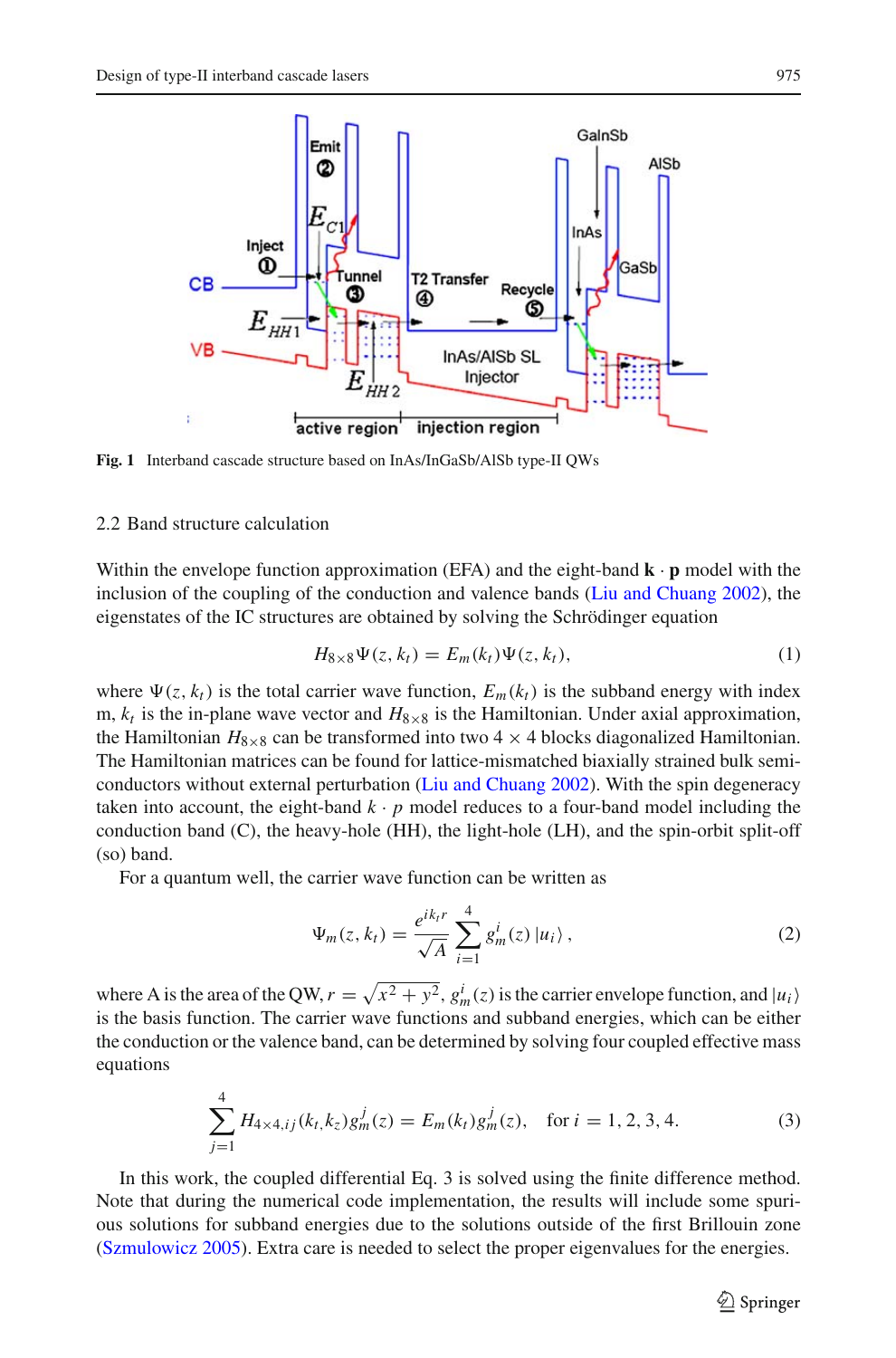### 2.3 Self-consistent solution for type-II quantum wells

The presence of an external potential and carrier distribution of the electrons and holes from dopants confined separately in different layers in type-II QW structure based on Antimonide material (Sb) causes an electric screening field, resulting in a band bending and energy shifting. These effects strongly change the electronic band structure of the QW. Therefore we need a self-consistent approach that takes into account of the carrier screening effects. For a QW of width  $L_z$  grown along the [001] direction, the total potential energies  $V_c(z)$  and  $V_v(z)$ for each band are sums of the built-in QW potential and the screening potential profiles

$$
V_c(z) = V_{cw}(z) - |e| \phi(z)
$$
 (4)

$$
V_v(z) = V_{vw}(z) - |e| \phi(z)
$$
\n<sup>(5)</sup>

where  $V_{cw}(z)$  and  $V_{vw}(z)$  are the built-in QW potentials for the conduction and valence band, respectively, and  $\phi(z)$  is the screened electrostatic potential induced by charge carriers in the QW, which satisfies Poisson's equation

$$
\frac{\mathrm{d}}{\mathrm{d}z}\varepsilon(z)\frac{\mathrm{d}\phi}{\mathrm{d}z} = -\left|e\right|\left[p(z) - n(z) + N_D(z) - N_A(z)\right] \tag{6}
$$

where  $\varepsilon(z)$  is the permittivity of the well (or barrier),  $p(z)$  and  $n(z)$  are the charge densities of holes and electrons, respectively, and  $N_D(z)$  and  $N_A(z)$  are the densities of ionized donors and acceptors, respectively  $(N_D = N_A = 0$  in this work since the active layers are undoped). The charge densities  $p(z)$  and  $n(z)$  are given by

$$
n(z) = \frac{1}{A} \sum_{m} \sum_{k_l} |\Psi_m(z, k_l)|^2 f_m(k_l), \tag{7}
$$

$$
p(z) = \frac{1}{A} \sum_{n} \sum_{k_l} |\Psi_n(z, k_l)|^2 [1 - f_n(k_l)], \qquad (8)
$$

where A is the area of the active region, m denotes the mth conduction subband and n denotes the nth valence subband,  $f_m$  and  $f_n$  are the Fermi functions for the mth subband in conduction band and the nth subband in the valence band, and  $\Psi_m(z, k_t)$  and  $\Psi_n(z, k_t)$  are the conduction and valence band envelope functions, respectively. The summation over m (or n) represents the summation over all eigenstates. In this work, only energy levels in bound-state are taken into account. The Fermi energy levels are determined by equilibrium conditions given by

$$
N = \int_0^\infty n(z)dz = \int_0^\infty p(z)dz,\tag{9}
$$

where N is doping concentration in systems. The Eqs. 7 and 8 can be solved using the Newton method. The Schrödinger equation (3) and the Poisson equation (6) are solved numerically until a self-consistent solution with free-carrier screening of the electric field is obtained.

### **3 Numerical results and discussion**

In order to verify our developed code for band structure calculations in type-II IC laser structures, we have performed some calculations based on the eight-band  $\mathbf{k} \cdot \mathbf{p}$  finite difference method and compared them with experimental and numerical results reported in the literatures. We replicate the band structure of mid-IR type-II IC lasers in [Liu and Chuang](#page-8-11) [\(2002\)](#page-8-11).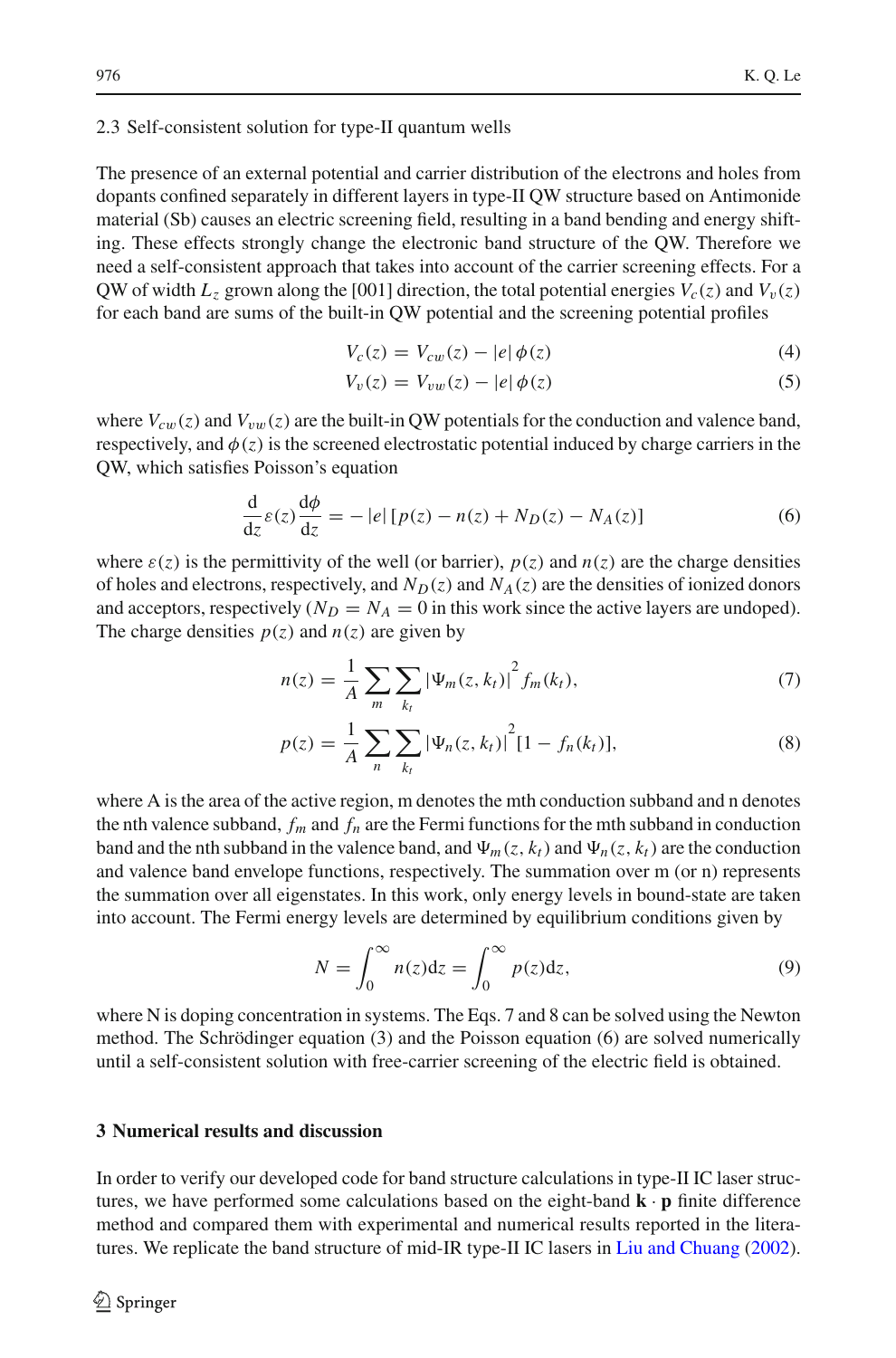

**Fig. 2** Schematic band structure diagram of a portion of type-II IC laser under applied bias at  $T = 300 \text{ K}$ created by [Liu and Chuang](#page-8-11) [\(2002](#page-8-11)) (**a**) and our calculation (**b**). The *solid curves* present the modulus of the wave functions for the first conduction subband and two topmost valence subbands at zone center

<span id="page-4-0"></span>

<span id="page-4-1"></span>**Fig. 3** Schematic band structure diagram of a portion of type-II IC laser without applied bias at  $T = 300 \text{ K}$ created by [Yang et al.](#page-8-15) [\(1998\)](#page-8-15) (**a**) and our calculation (**b**). The *solid curves* present the wave functions for the first conduction subband and two topmost valence subbands at zone center

The parameters used for calculations are the same as their work. For the type-II IC laser structure under applied bias of  $F = 75$  kV/cm in [Liu and Chuang](#page-8-11) [\(2002](#page-8-11)), the calculated interband transition energy of 323.9meV (or 3.83 µm in wavelength) between the first conduction band (C1) and the first valence band (heavy hole, HH1) edge energies at the zone center have been reported. The measured result in [Mu and Yang](#page-8-16)  $(1999)$  $(1999)$  is 322 meV (or 3.85  $\mu$ m in wavelength) while our calculated result is 324.3 meV (or 3.82  $\mu$ m in wavelength). It can be clearly seen that our calculated result is in good agreement with the published calculation and measured result. The wave functions of the first conduction subband and two topmost valence subbands with and without [\(Yang et al. 1998](#page-8-15)) an applied electric field at 300 K are depicted in Figs. [2](#page-4-0) and [3](#page-4-1) while the energy band structure with respect to in-plane wave vector (*k*) under applied bias is presented in Fig. [4.](#page-5-0)

For the W-shaped IC laser structure in [Liu and Chuang](#page-8-11) [\(2002](#page-8-11)), the published calculation result of energy separation between the first two conduction subbands (C1 and C2) is 152meV while our calculated result is exactly 152.4meV. The relevant wave functions of the first two conduction subbands and the first two valence subbands are presented in Fig. [5.](#page-5-1)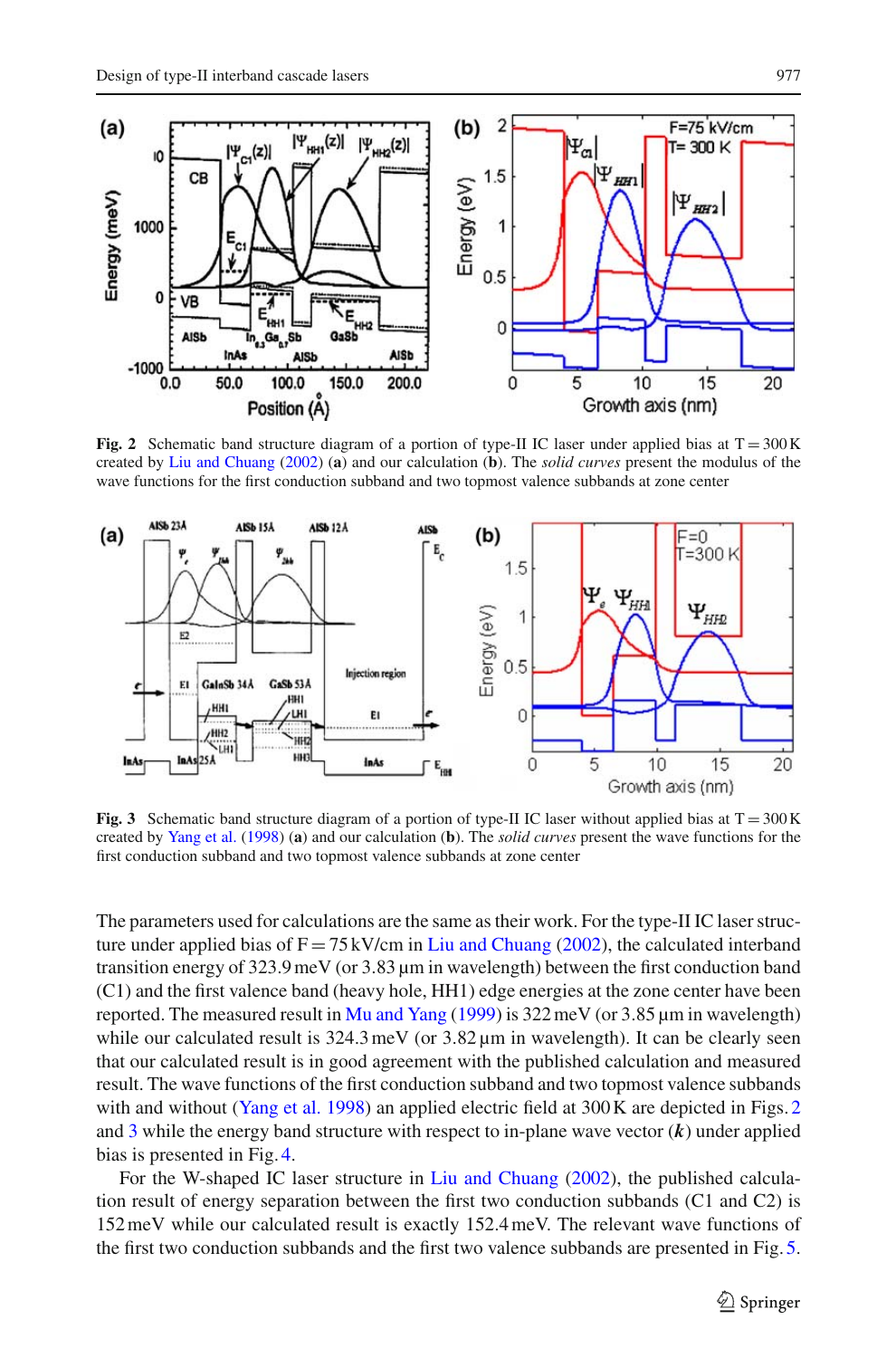

<span id="page-5-0"></span>**Fig. 4** The calculated energy dispersion curves are plotted for three conduction subbands (**a**) and three topmost valence subbands (**b**) at  $T = 300$  K



<span id="page-5-1"></span>**Fig. 5** Schematic band structure diagram of a portion of W-shaped type-II IC laser under applied bias at T = 300 K created by [Liu and Chuang](#page-8-11) [\(2002](#page-8-11)) (**a**) and our calculation (**b**). The *solid curves* present the modulus of the wave functions for two first conduction subbands and the topmost valence subband at zone center

The comparisons of our calculated results with the published results establish the reliability of our numerical code implementation.

With our confident numerical code, we now pay attention on the design of type-II IC lasers for THz emission. The IC laser structure is based on the interband cascade scheme as shown in Fig. [1.](#page-2-0) Note that whenever we carry out the design of type-II IC laser structures, they have to satisfy the energy staircase to enable sequential photon generation. The relevant wave functions of two successive energy levels involved in the electron transfer processes should be overlapped. In addition, one of the most important points in THz IC laser design one should pay attention on is the temperature performance of the proposed structure. However, the theoretical evaluation of the temperature performance of the device is now suffering from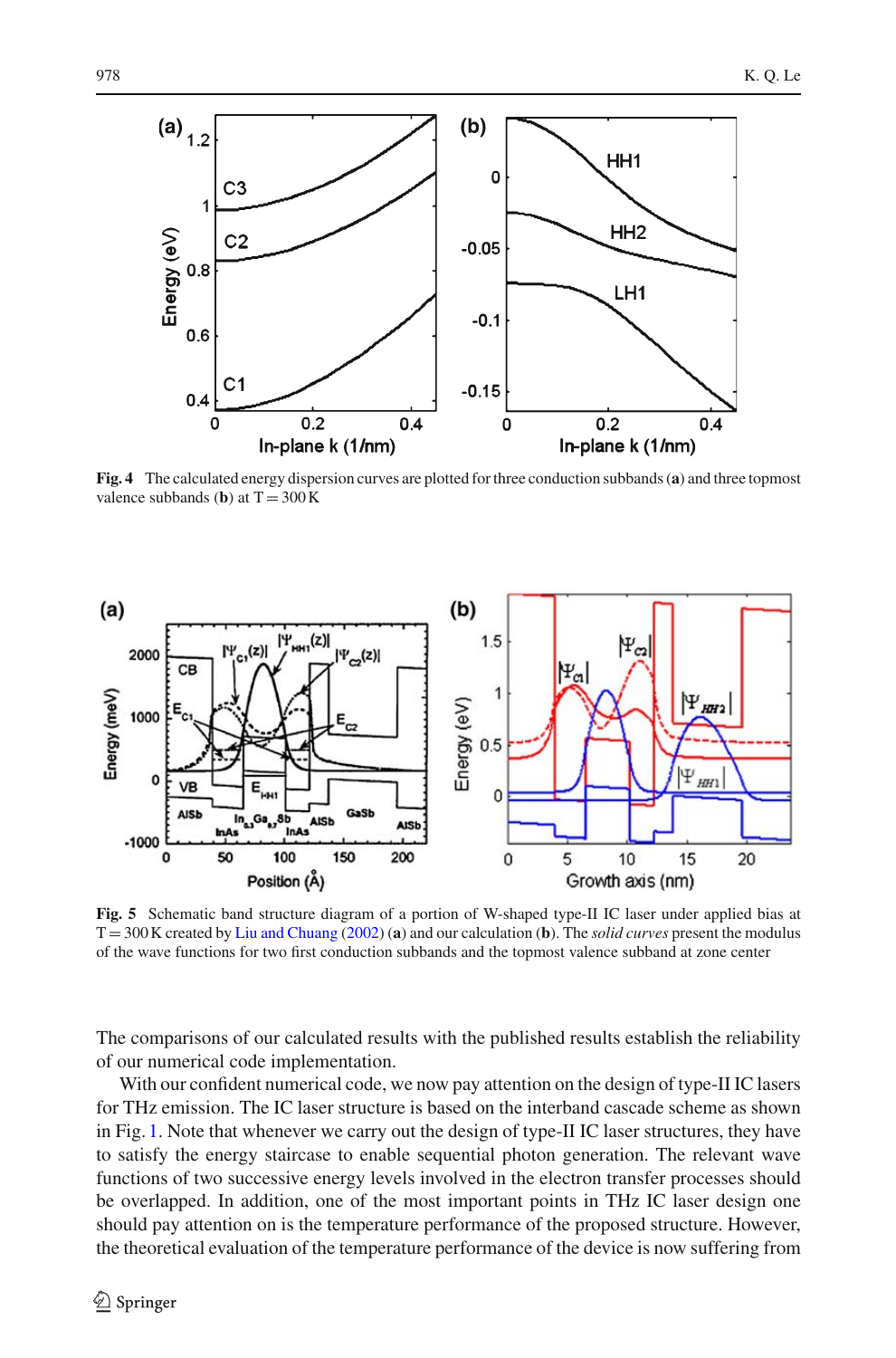

<span id="page-6-0"></span>**Fig. 6** Conduction and valence bands profiles for two period of type-II IC laser, the moduli squared of the relevant wave functions of the conduction and valence subbands under applied bias  $F = 20 \text{ kV/cm}$ 

the fact that there is lack of an efficient theoretical model. Therefore, we do not address it in this work.

By tailoring the thickness of certain quantum wells and barriers, we found that under electric field of  $F = 20$  kV/cm, one period of IC laser structure made of 2.3 nm AlSb, 9.7 nm InAs, 3.8 nm InGaSb, 1.5 nm AlSb, 6.0 nm GaSb, and 1.2 nm AlSb undoped-layers, and 10 nm InAs injection doped-layer can be generated the emission wavelength at ∼130 µm (or 2.3 THz in frequency). The electronic band structure diagram is depicted in Fig. [6](#page-6-0) whilst the energy band structure with respect to in-plane wave vector is presented in Fig. [7.](#page-7-0) Moreover, a wider or thinner InAs QW in the active core leads to the freedom in reduction or enlargement of the separation between the upper lasing level  $(E_C)$  and the lower lasing level  $(E_{HH1})$ , which is promising for 2.3−3.5 TH*z* IC laser design.

It is important for IC laser design to investigate the dependence of transition energy on the layer thickness. Let us now examine how the width of InAs and InGasSb QWs in the active region affects on the subbands, separation energy between the first conduction subband in the injector well  $(C1)$  and the first conduction subband in the active well of the next stage  $(C2')$ and transition energy of the IC laser structure. The subbands, energy separation between C1 and C2 and transition energy of the IC laser structure calculated as function of the thickness of InAs layer (93–97Å) is presented in Fig. [8a](#page-7-1). As can be seen from the figure, as the width of InAs QW increases, the  $E_{C1}$  gradually decreases from 96.7 to 90.6 mev while  $E_{HH1}$ slightly decreases from 82.3 to 81meV. It leads the transition energy gradually decrease from 14.4meV (3.5 THz) to 9.6meV (2.3 THz) while the separation energy gradually increases from 11.5 to 17.8meV. The topmost curve shows that *EC*<sup>1</sup> falls with the width of InAs QW, supporting the notion that the larger the well width, the lower the confined energy is. It is obviously that by tailoring the width of InAs QW, the desired emission wavelength at ∼130 µm (or 2.3 THz in frequency) can be reached while the cascading scheme is still remained. Also,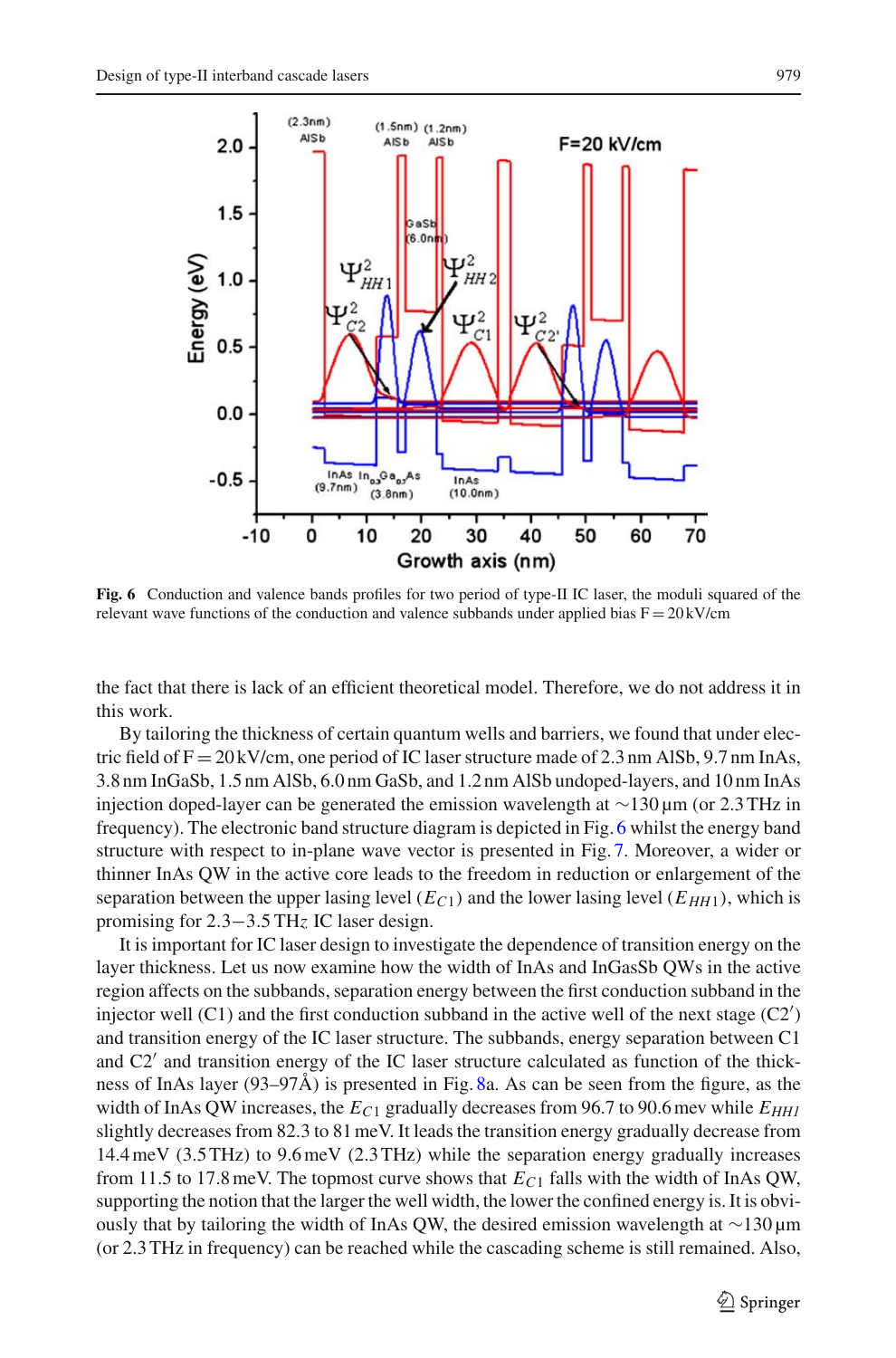

<span id="page-7-0"></span>**Fig. 7** The calculated energy dispersion curves are plotted for four conduction subbands (**a**) and three topmost valence subbands (**b**) at  $T = 300$  K



<span id="page-7-1"></span>**Fig. 8** Dependence of conduction subband C1 (*black square*), valence subband HH1 (*bullet*), separation energy between C1 and C2' (*black triangle down*) and transition energy (*black triangle*) on the InAs QW width (**a**) and InGaSb QW width (**b**)

the subbands, energy separation between C1 and  $C2'$  and transition energy of the IC laser structure calculated as function of the thickness of InGaSb QW (32−40 Å) are depicted in Fig. [8b](#page-7-1). As sketched in the figure, as InGaSb QW widens and InAs QW is fixed at 9.7 nm,  $E_{HH1}$  gradually increases while  $E_{C1}$  is slightly fixed. It leads the transition energy drops quickly while the separation energy between C1 and C2' slightly decreases. It is clearly seen that the width of InAs and InGaSb QWs strongly impact on the transition energy in the IC